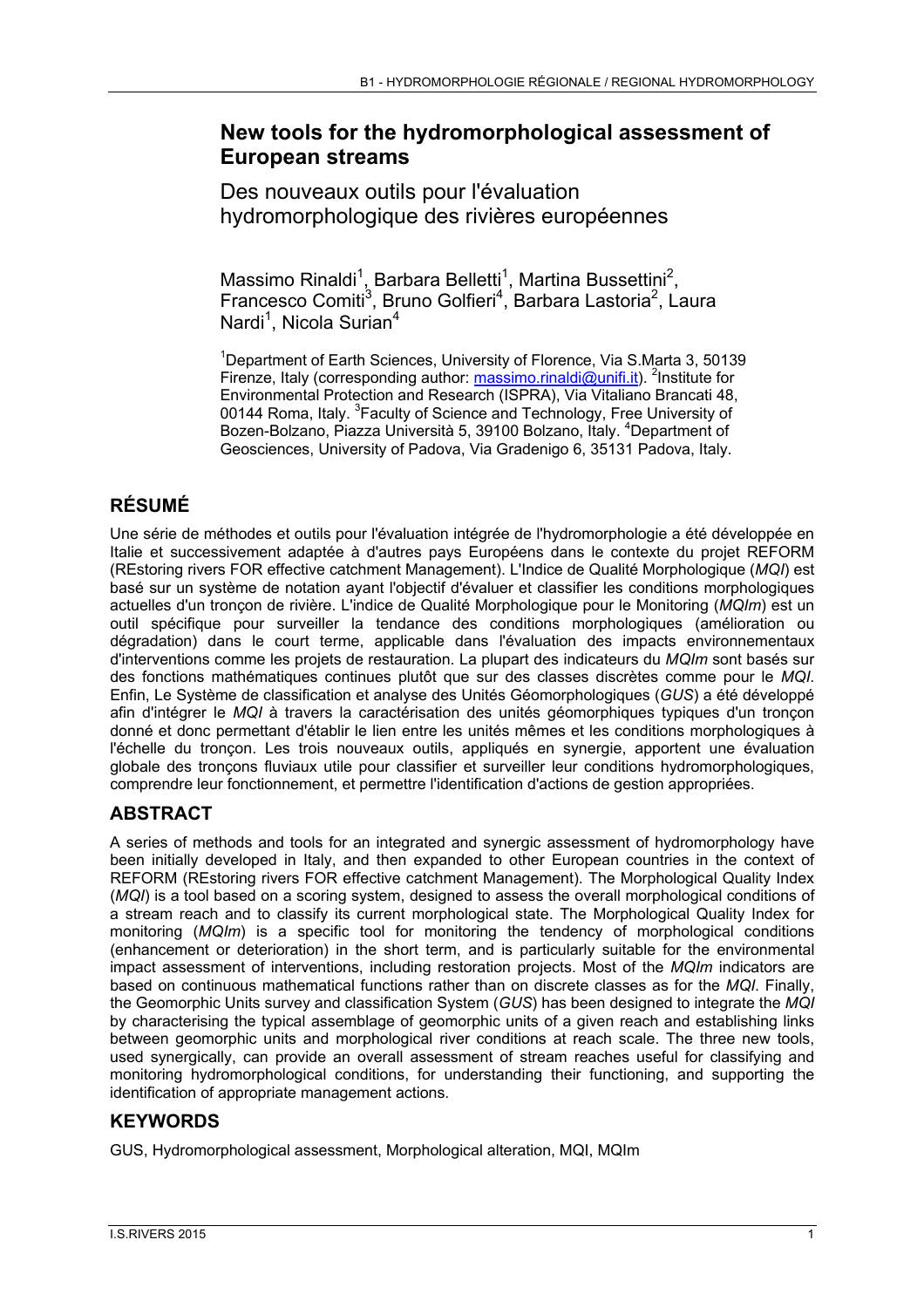#### **1 INTRODUCTION**

In European countries, the Water Framework Directive (WFD) has introduced the importance of hydrological and morphological (abbreviated to 'hydromorphological') monitoring, assessment and classification of water bodies, development of understanding of their functioning, and identification of appropriate management actions. Numerous hydromorphological assessment methods have been developed during recent decades, with notable differences in their aims, scales, and approaches. Strengths and limitations of existing methods have been recently reviewed by Belletti et al. (2014), who highlighted that the main gaps in most methods are the poor consideration of the physical processes, the lack of a temporal component of the assessment, and the insufficient inclusion of the investigated site in an appropriate catchment context. As a result of these previous limitations, a series of methods and tools for an integrated and synergic assessment of hydromorphology have been initially developed in Italy (Rinaldi et al., 2013), and then expanded to other European countries in the context of the EU FP7 project REFORM (REstoring rivers FOR effective catchment Management). This paper briefly synthesizes the general characteristics and aims of these assessment methods.

### **2 OVERALL HYDROMORPHOLOGICAL ASSESSMENT FRAMEWORK**

The methods presented in this paper are embedded within a multi-scale, process-based, hierarchical framework developed within the context of the REFORM project. They are part of a broader, spatiotemporal assessment framework comprising four stages: (1) catchment-wide delineation and spatial characterization of the fluvial system; (2) assessment of temporal changes and current conditions; (3) assessment of scenario-based future trends; (4) identification of possible hydromorphological restoration or management actions. The three interlinked methods briefly presented in the following sections are mainly a part of stage 2, as they are specifically used for the assessment and monitoring of current conditions, but can be also used to support stages 3 and 4 for the assessment of scenariobased future conditions and for the evaluation of the morphological effects of possible restoration projects.

### **3 THE MORPHOLOGICAL QUALITY INDEX**

As a consequence of the various limitations of existing hydromorphological assessment methods (Belletti et al., 2014), the initial scope of this research was to develop a method based on a more robust geomorphological approach, with a stronger consideration of physical processes at appropriate spatial and temporal scales. For this aim, the Morphological Quality Index (*MQI*) has been developed and applied in Italy (Rinaldi et al., 2013), and then improved and expanded to other European countries after appropriate verification and modifications within the context of the project REFORM.

The *MQI* is applied at the reach-scale by an integration of remote sensing – GIS analysis and field survey. It includes a set of twenty-eight indicators assessing longitudinal and lateral continuity, channel pattern, cross section configuration, bed structure and substrate, and vegetation in the riparian corridor. These characteristics are evaluated in terms of three components: geomorphological functionality, artificiality, and channel adjustments. The evaluation is based on a scoring, where three discrete classes are generally defined for each indicator: (A) undisturbed conditions or negligible alterations; (B) intermediate alterations; (C) very altered conditions. For each indicator, we started by defining reference conditions for that indicator, corresponding to the absence or negligible presence of alterations (class A), whereas increasing scores were assigned to classes B and C (highest alteration), depending on the relative importance attributed to each indicator (see Rinaldi et al., 2013). A total score is then calculated as the sum of the scores of all the indicators. The *MQI* has been widely applied in Italy and has been tested for various rivers in Europe to represent different condition in terms of physical characteristics and human alterations.

#### **4 THE MORPHOLOGICAL QUALITY INDEX FOR MONITORING**

The *MQI* was mainly designed to assess the overall current morphological conditions of a stream reach (i.e., a relatively homogeneous portion of the river with a length of the order of some km), reflecting alterations over a long time scale (i.e., last 50 years or longer periods). Therefore, the *MQI* may not be suitable for monitoring short-term changes of channel conditions, in particular if such changes refer to a short period of time or if changes occur in small portions of the reach. To address this limitation, a new version of the *MQI*, named Morphological Quality Index for monitoring (*MQIm*), was specifically designed to take into account small changes (e.g. relative to small portions of a reach) and short time scales (i.e., a few years). Therefore, *MQIm* is particularly suitable for the environmental